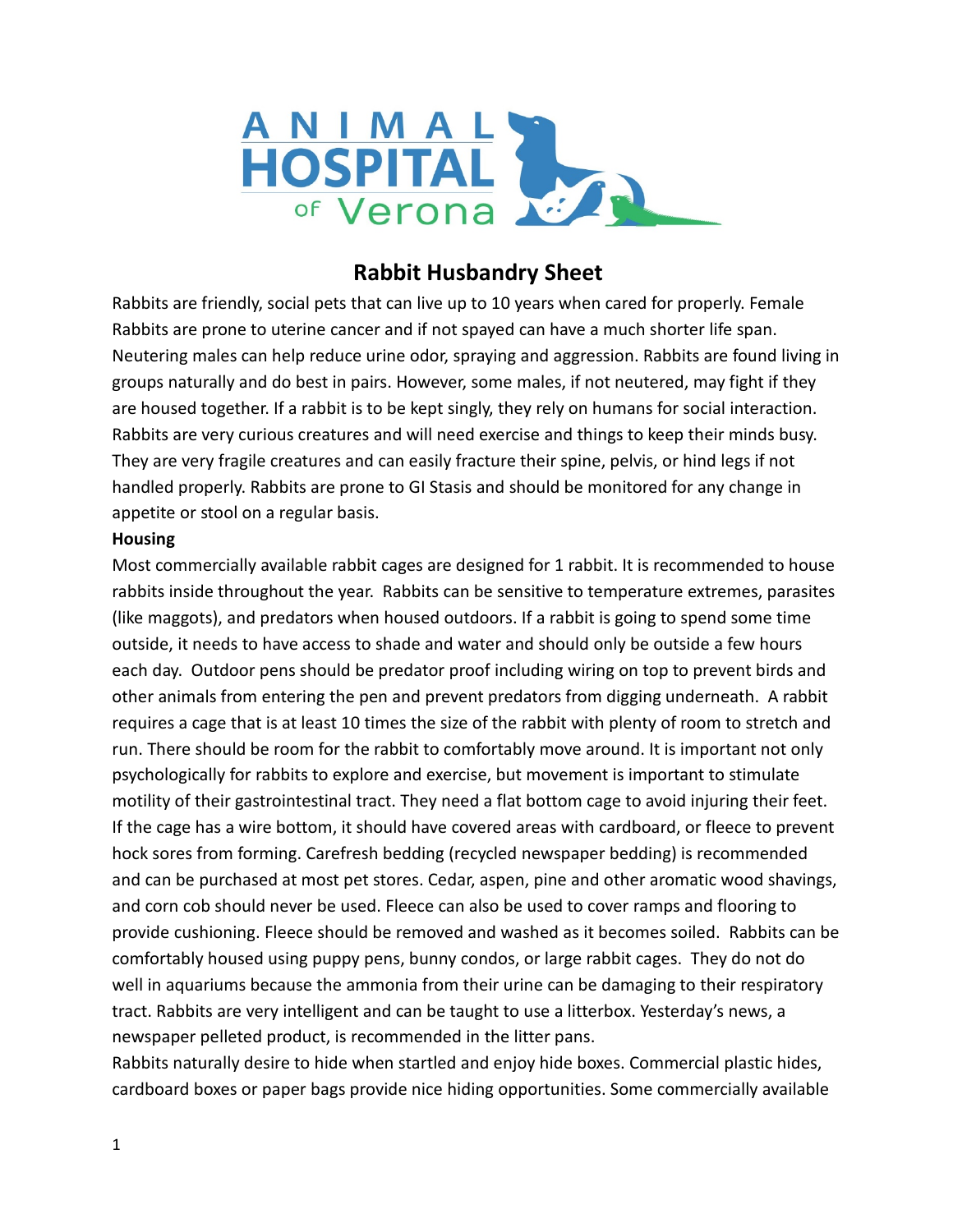hay-based igloos or houses can provide an edible house but should be used sparingly due to possible GI upset.

#### **Diet**

Rabbits are predisposed to obesity and are strict herbivores (plant eaters). Hay should make up most of a rabbit's diet. They should never be fed seeds, high protein items, or sugary treats. Rabbits that are 4 months old and younger should be fed a diet mostly of alfalfa hay. Alfalfa based pellets should be offered at  $1/8$  of a cup per day. A vegetable  $(1/2 - 1$  cup depending on the size of the rabbit) and a small piece of fruit (size of a quarter) can be offered daily. Hay should be available 24 hours a day and often stays fresher if kept in a hay rack. Rabbits over 4 months of age should be fed a diet of mostly Timothy hay. Other hays such as Brome, Orchard grass, and Botanicals can be offered as well. Pellets should be transitioned to Timothy based pellets such as Oxbow. Feed 1/8 cup of pellets per 5-pound rabbit once daily in a heavy weighted ceramic bowl. Greens can be fed once daily and any remaining should be removed to prevent spoilage.

Rabbits love their greens. Romaine, parsley, endive, Broccoli, dandelion greens, green/red/yellow peppers, kiwi, carrot tops, tomatoes, peas, spinach, oranges, papaya, strawberries, and guava are all appropriate choices. Remember not to over-feed fruits as it can cause diarrhea and rabbits do not handle sugars well. Avoid grass or weeds with insecticides, onions, garlic, and keep high calcium greens (such as Kale, Bok choy, spinach, collards) in moderation. Water is best provided in a water bottle as water dishes often are easily contaminated with waste.

### **Cleaning**

The cleaner your cage is, the heathier your rabbit will be. Spot cleaning of litter pans and fecal pellets around the cage and removal of any uneaten veggies should occur daily. Cages should be cleaned once weekly. The cage should be dumped or scooped of all bedding and rinsed with warm diluted bleach water. Bleach can be diluted to  $\frac{1}{2}$  cup bleach to 1 gallon of water. Scrub the floors of the cage, rinse, and allow it to dry. Also scrub down toys/hide boxes or replace disposable cage items (cardboard boxes, paper bags) with fresh items. Ceramic food bowls and water bottles should also be disinfected either with dilute bleach solution and rinsed or put through the dishwasher.